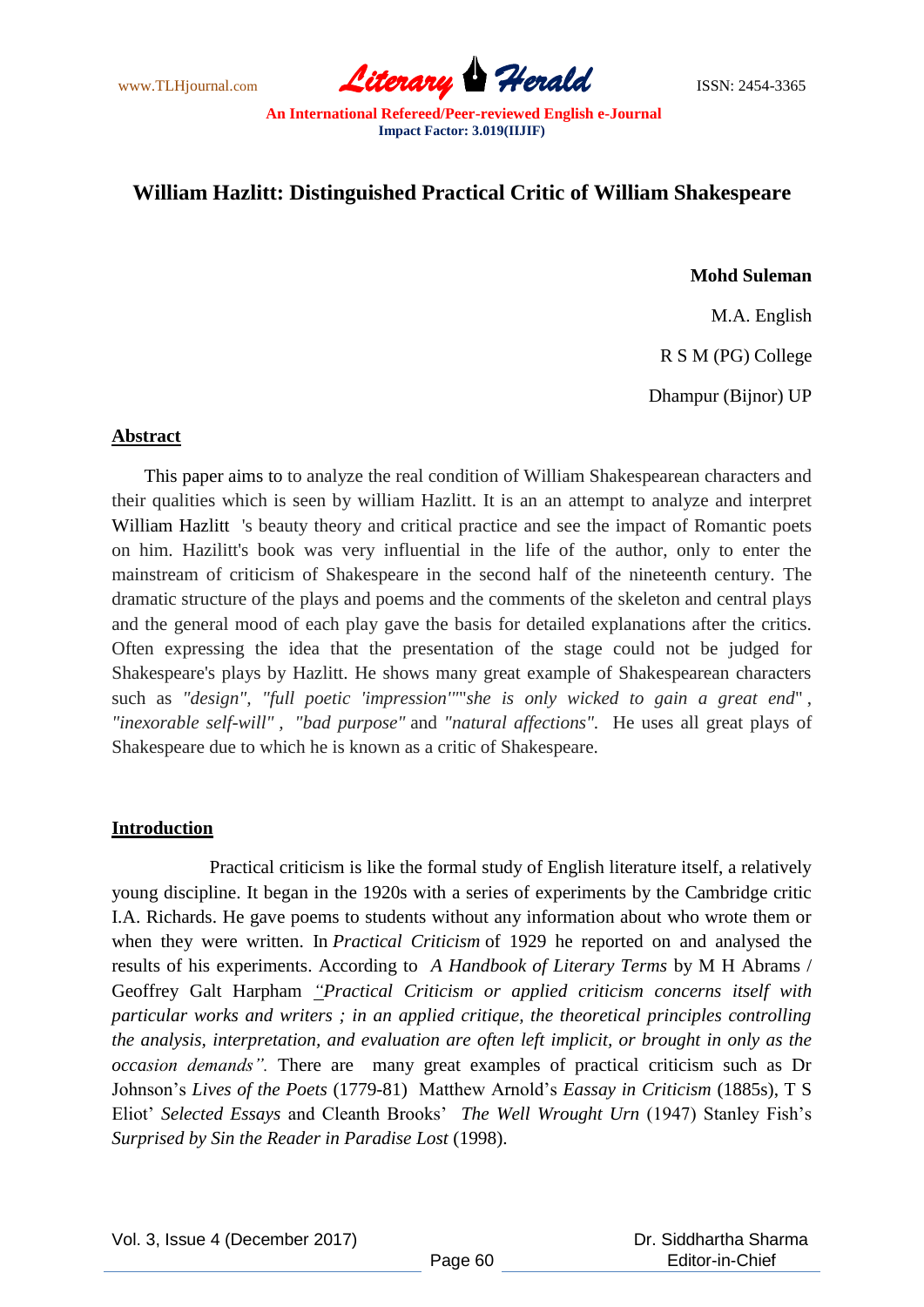www.TLHjournal.com **Literary Herald Branch** ISSN: 2454-3365

William Hazlitt is greater as a critic than as an essayist in the Romantic Age in which there were many great critics such as Lamb, Shelley, Keats etc but he was one of the greatest critics after coleridge. The current study, William Hazlitt , has been called as the Reviewer of Literature, an attempt to analyze and interpret William Hazlitt 's beauty theory and critical practice. Incidentally, in order to establish their position and importance in the history of English literary criticism, the investigation is limited only to discussing the works of William Hazlitt which are related to the problems of literary criticism or in the form of art and letters and their actions. On the individual men clearly present the attitude of William Hazlitt. At him, George Watson comments--" *Hazlitt's criticism has enjoyed a sizeable reputation for more than a century, but it is doubtful if it will bear examination on either count. For sensitivity, he possesses only a familiar clutch of a priori notions of a romantic radical born a little too late; and since he never pursues analysis beyond a few phrases, we are not entitled to suppose thate he was capable of it."* And according to R. L. Stevenson, "*Though we are mighty fine fellows now-a-days we cannot write like Hazlitt,".*

 The great influence of William wordsworth and S T Coleridge on William Hazlitt is very important. That's why, he is known to write essays and criticism. In his autobiographical essay *" My First Acquaintance with Poet",* he wants to show his lust to hear the thoughts of S T Coleridge. He says in these lines....

*"It was in January of 1798, that I rose one morning before day-light to walk ten miles in the mud, to hear this celebrated person preach. Never, the longest day I have to live, shall I have such another walk as this cold, raw, comfortless one, in the winter of the Year 1798. Il y a des impressions que ni le tems ni les circumstances peuvent effacer. Dusse-je vivre des siecles entiers, le doux tens de ma jeanesse ne peut renatre pour moir, ni s'effacer jamais dans ma memoire. When I got there, the organ was playing the 100th Psalm, and when it was done, Mr Coleridge rose and gave out his text, "And he went up into the mountain to pray, HIMSELF, ALONE." As he gave out this text, his voice "rose like a steam of rich distilled perfumes,"*

 He gained the way of writing from the company of william wordsworth and coleridge. In 1802, he went to Paris to study art and stayed till 1803. At where, he painted William Wordsworth and S T Coleridge. and met Charles Lamb.. After passing a long period, from 1817, he wrote many works on criticism. Such as *Characters of Shakespeare's Plays* in 1817. Like Dr. Samuel *Johnson's Prefance To the Plays of William Shakespeare*, he studied all plays of Shakespeare. In 1818, he wrote *English Poets* and he told us about many poets. like Dr. Johnson wrote in *Lives of the Most Eminent English Poets.* There are many great example of his criticism *English Comic Writers (1819), The Dramatic Literature of the Reign of Elizabeth (1820)* and his most valuable work *The Sprit of the Age (1825).*  Most over it, he wrote many great works like *Table Talk etc*

*"Character of Shakespeare's Plays"* is criticized by Shakespeare's plays, 1817, which was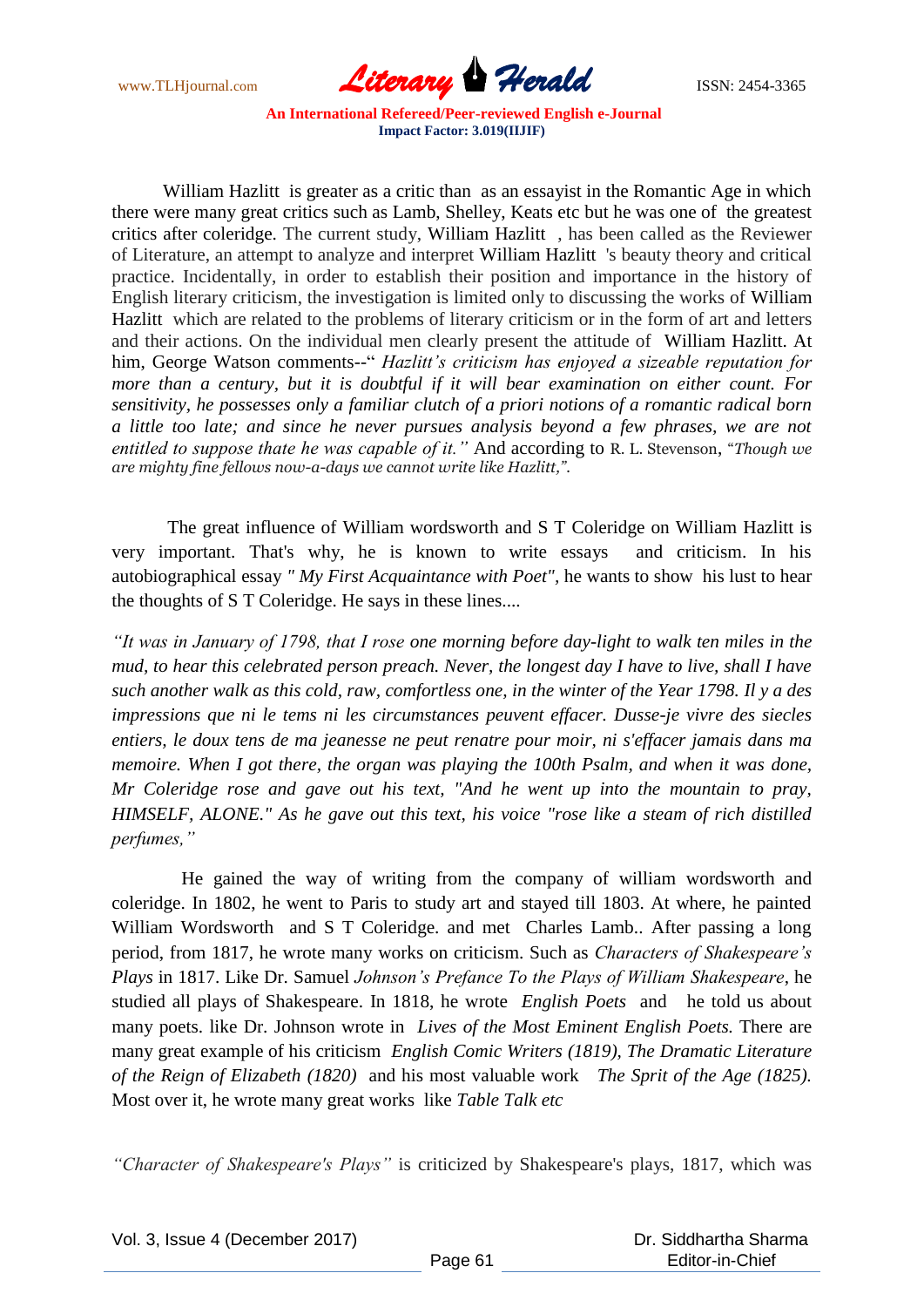www.TLHjournal.com **Literary Herald Herald** ISSN: 2454-3365

written by William Hazit, a 19th-century English essayist and literary critic. Samuel Johnson wrote in response to the neoclassical approach to Shakespeare's plays, This was one of the first English language studies of Shakespeare's plays, to follow the way of German critic Wilhelm Schlegel, and, with the work of Samuel Taylor Collieries, the way to appreciate the rise of Shakespeare's talent. The next criticism of the nineteenth century was the first book to cover all plays of Shakespeare, which was intended as a guide for the general reader. The dramatic structure of the plays and poems and the comments of the skeleton and central plays and the general mood of each play gave the basis for detailed explanations after the critics. Often expressing the idea that the presentation of the stage could not be judged for Shakespeare's plays, yet the constable played some plays in particular, and he has played many actors, especially Edmund Kean. In this, there are many plays, as "*Hamlet", "Tempest", "Macbeth", "Cymbeline", "Coriolanus", "King Lear*" etc. After reading the *Preference of "Characters of Shakespeare's Plays",* it is clear that William Hazlitt's criticism was of Dr Samuel Johnson's "*Prefance To the Plays of William Shakespeare"* instead of Shakespeare's plays. In it, he wants to respond of criticism of Shakespeare of Dr Johnson. As he says----

*"Dr. Johnson is of opinion that Shakespear was generally inattentive to the winding up of his plots. We think the contrary is true; and we might cite in proof of this remark not only the present play, but the conclusion of Lear, of Romeo and Juliet, of Macbeth, of Othello, even of Hamlet, and of other plays of less moment, in which the last act is crowded with decisive events brought about by natural and striking means"*

 In "*Cymbeline",* he tells us about the presentation of Shakespeare that includes personal impressions of individual characters - like the title of the book will lead us to the hope. Most over it, he wants to show the real picture of his techniques. Such as William Hazlitt says---

*"No one ever hit the true perfection of the female character, the sense of weakness leaning on the strength of its affections for support, so well as Shakespear" He wants to show the reality of Shakespeare's writing through Cloten*

 "*Macbeth"* this tragedy is one of his four greatest tragedies. According to William Hazlitt, there are many salient features in it. He talls a lot of characters as Duncan.,Banquo, Macduf, Macbeth and Lady Macbeth but due to characters witches. Hazlitt is especially interested in the *"design", "full poetic 'impression'"* and talls about the evil of Lady Macbeth "*she is only wicked to gain a great end*" , *"inexorable self-will" , "bad purpose" , "natural affections".* Hazlitt notes that Lady Macbeth displays human emotions and says "swelling exultation and keen spirit of triumph, [...] uncontrollable eagerness of anticipation [...] solid, substantial flesh and blood display of passion"; while the witches from the same play are only "hags of mischief", "unreal, abortive, half-existences".

 On this chapter , Kinnaird points out " Hazlitt in part sees *Macbeth* as a tragedy of imagination itself" In *"Timon of Athens*", William Hazlitt has shown the real means of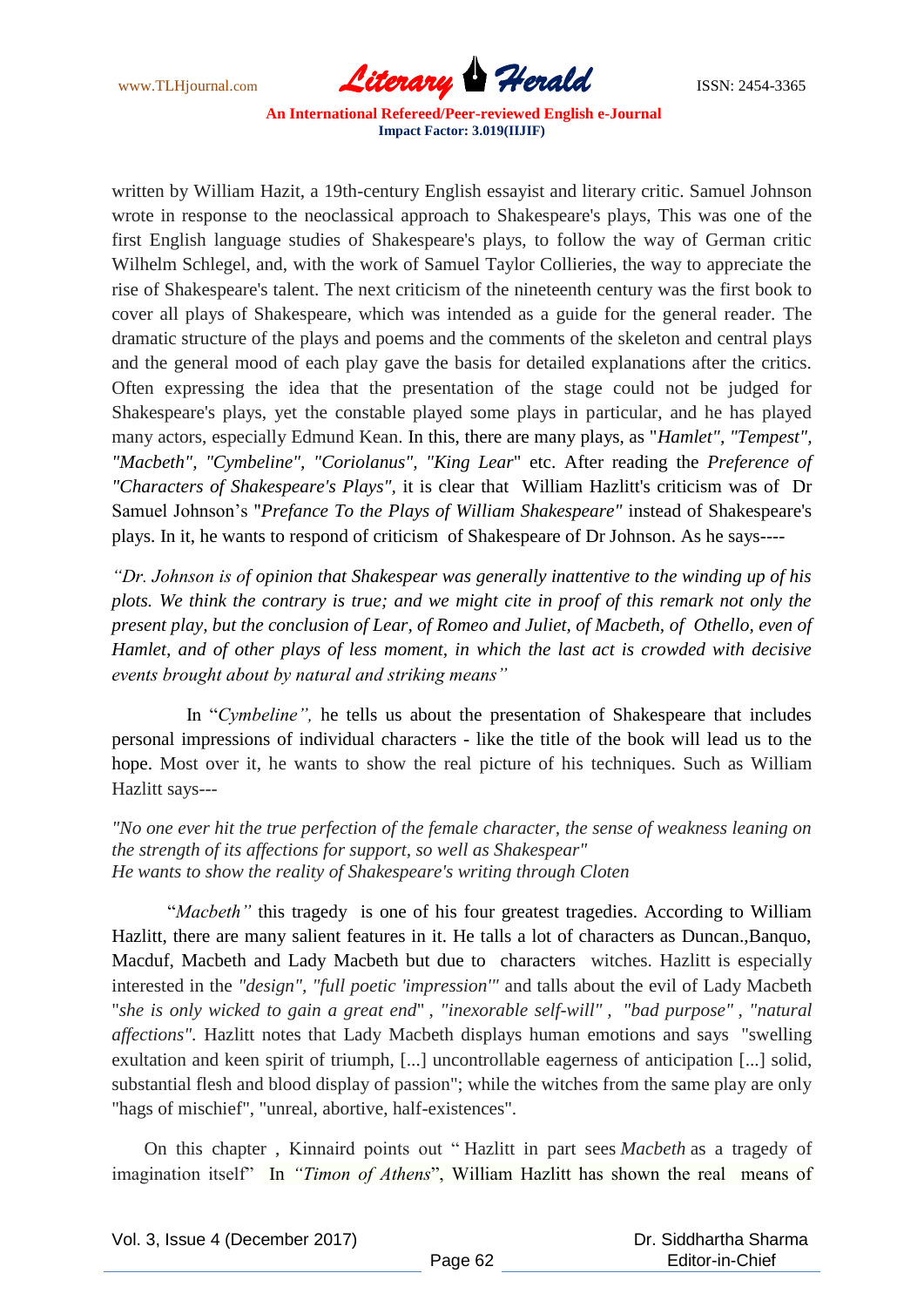

writing and he says—"He does not relax in his efforts, nor lose sight of the unity of his design. It is the only play of our author in which spleen is the predominant feeling of the mind." In "Coriolanus" Hazlitt also comments on the characters of the mother and wife of Coriolanus, and they pointed to the adequate allegiance of their drama in the translation of Thomas North's Plutarch *"Noble Greeks and Romans,"* to extract a substantial part from the life of Coriolanus, In *"Troilus and Cressida",* Hazlitt tells that *"Troilus and Cressida"* is a comparison of the characterisation in this play and that in Chaucer's poem Troilus and Criseyde Hazlitt is not only tell us about Shakespeare's Cressida but also Chaucer's Cressida and says---

"*Both characters are originals, and quite different from what they are in Chaucer. In Chaucer, Cressida is represented as a grave, sober, considerate personage (a widow—he cannot tell her age, nor whether she has children or no) who has an alternate eye to her character, her interest, and her pleasure: Shakespeare's Cressida is a giddy girl, an unpractised jilt, who falls in love with Troilus, as she afterwards deserts him, from mere levity and thoughtlessness of temper."*

 In *"Antony and Cleopatra"* Hazlitt declared and admire about the characters which is living and breathe. he says--- "The characters breathe, move, and live. Shakespeare does not stand reasoning on what his characters would do or say, but at once *becomes* them, and speaks and acts for them." In *"Hamlet"* Hazlitt has shown the fact of Shakespeare's writing. Most over it, he tells the importance of his characters and says---"*The character of Hamlet*  [...] is not a character marked by strength of will or even of passion, but by refinement of *thought and sentiment"* and he sides with Schlegel and Coleridge in thinking and says--- "Hamlet seems incapable of deliberate action" and says again *"His ruling passion is to think, not to act"*

 In *"Tempest",* William Hazlitt compares this play to *" A Midsummer Night's Dream".* and says--- *"most original and perfect plays"* and *"all the resources of passion, of wit, of thought, of observation."* There are many salient feature of his characters, due to whom, Hazlitt tells us about the quality of them. *"savage", "half brute, half demon", "the essence of grossness", "in conducting [them] to Prospero's cell"* etc. There are many example in his critical works which is shown the real condition of Willliam Shakespeare. Hazlitt's ideas about many plays are now considered thought provoking options for those contemporary correspondents, and the characters of Shakespeare's play are now considered to be a major study of Shakespeare's plays, with Shazell and Coleridge Hazilitt's three most notable Shakespeare critics of a romantic period. All this, as no one else was before, made Shakespeare's play characters for all the studies and accolades of Shakespeare's plays.

## **Conclusion**

 To sum up above points, it can not be wrong to say that William Hazlitt is one of the most influencial critics in English literature and *Characters of Shakespeare's Plays* was